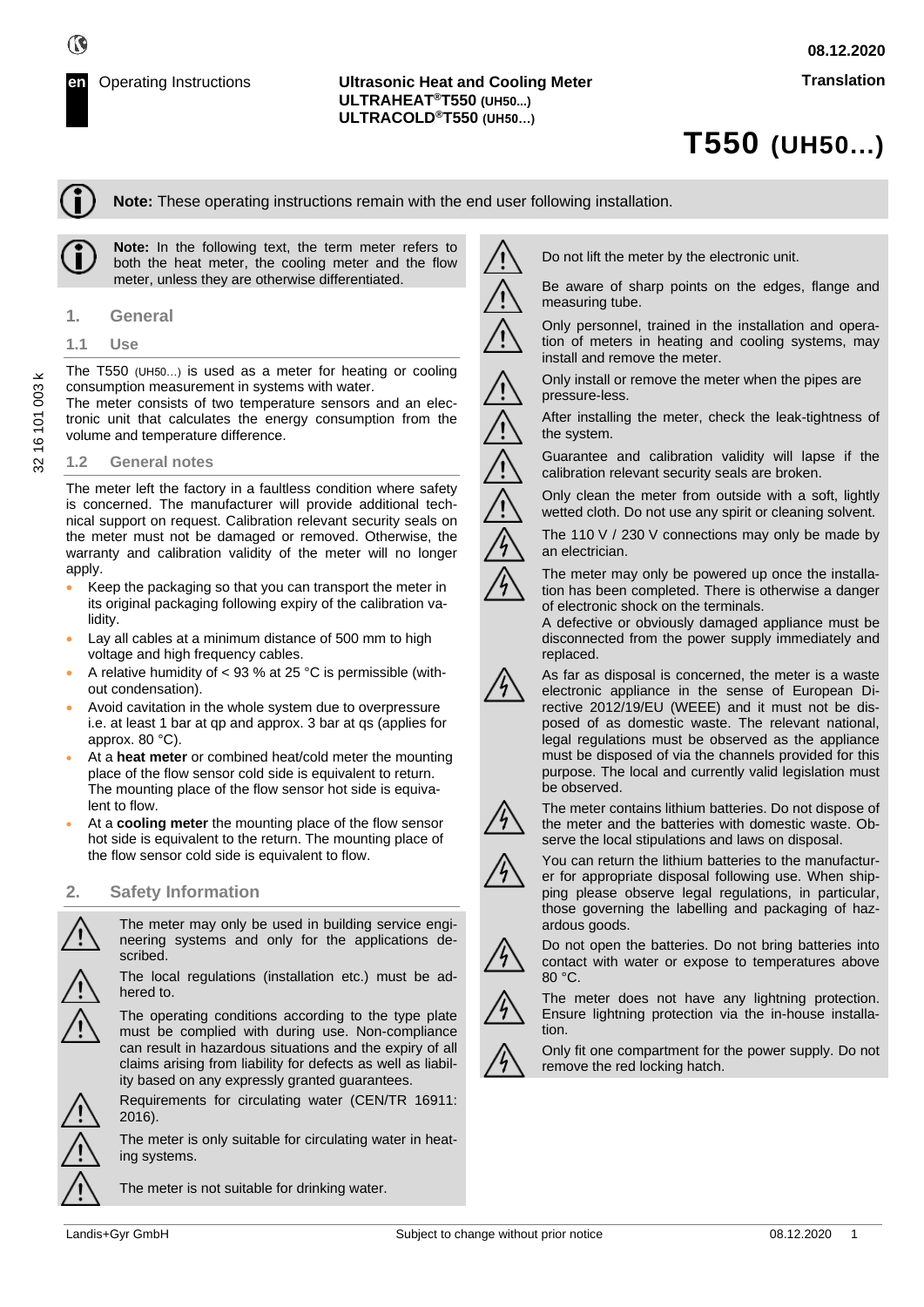### **3.1 Operating elements**



#### **Number Description**

| 1, 6, 7, 8 | Cover lugs |
|------------|------------|
| 2          | Button 1   |
| 3          | Button 2   |
| 4          | LCD        |
|            | 0.         |

5 Security seal

**Note:** Both display range and data displayed can differ from the description depending on the appliance parameterisation. Certain button functions can also be blocked.

#### **3.2 Displaying current meter status**

The meter displays the current meter status in kWh, MWh, MJ or GJ.



**Note:** In order to prevent reading errors, the decimal places of the values displayed are marked with a frame.

**Note:** Calibrated values can be recognised by an additionally displayed star symbol.

#### Display values

Switch to the service loops to display the values. Proceed as follows:

• To switch from the user loop into the service loops press button 1.

The displays of the meter are arranged in several levels (LOOPs).

• To switch the LCDs between the loops press button 1.

|       | The LCD shows the following values one after the other: |
|-------|---------------------------------------------------------|
| I.OOP | Service loop 1                                          |

| - ! ! ! ! ! | Service loop 1 |
|-------------|----------------|
|             | Service loop 2 |
|             |                |

#### **L. DOP** Π User loop

After the last loop is displayed, the user loop "LOOP 0" comes up again.

#### Switching in a loop

Proceed as follows to switch to the next display value within a loop:

#### • Press button 2.

The first display value will appear again after the final display value.

#### User loop "LOOP 0"

The meter is located in the user loop "LOOP 0".

• To switch to the next display value press button 2.

#### The LCD displays the following values one after the other:

| 1234567 kWh    | Energy accumulated with tariff status |
|----------------|---------------------------------------|
| 1234567 k Tv h | Tariff register 1 (optional)          |

| ' 1234567 kWh   | Tariff register 1 (optional)              |
|-----------------|-------------------------------------------|
| 123456<br>$m^2$ | Volume accumulated                        |
| 8888888 k W h   | Segment test                              |
| nnp             | Head of the loop                          |
|                 | In case of error: message with error code |
|                 |                                           |

Service loop 1 "LOOP 1"

Service loop 1 displays the details of the current measurement. The LCD shows the following values one after the other:

| I. OOP                                           | Head of the loop                                      |
|--------------------------------------------------|-------------------------------------------------------|
| т/h                                              | Current flow                                          |
| k W                                              | Current power                                         |
| $\mathcal{T}$<br>9 I.G                           | TV current temperature hot side,                      |
| $\mathcal{T}$<br>ТR<br>56,2                      | TR current temperature cold side;<br>in 2-sec. cycles |
| Ø₫<br>1234<br>h                                  | Operating time                                        |
| эH<br>1234<br>'n                                 | Operating time with flow                              |
| $\mathbb{F}_{\mathsf{r}\mathsf{f}}$<br>בינו<br>h | Missing time                                          |
| HT 329456 78                                     | Property number, 8-digit                              |
| IJ<br>1005.06                                    | Date                                                  |
| 50 B 105.                                        | Yearly set day (DD.MM)                                |
| 1234567 k W h                                    | Energy: previous year on set day                      |
| m                                                | Volume: previous year on set day                      |
|                                                  | Firmware version                                      |

#### Service loop 2 "LOOP 2"

Service loop 2 displays the measurement period for establishing the maximum.

|       | The LCD shows the following values one after the other: |  |
|-------|---------------------------------------------------------|--|
| I NNP | Head of the loop                                        |  |

| $-$ |                     | .                                               |
|-----|---------------------|-------------------------------------------------|
| MFJ | $60$ mm $\parallel$ | Measurement period for establishing the maximum |
|     |                     |                                                 |

#### Service loop 3 "LOOP 3"

#### Service loop 3 displays the monthly values.

In order to display the monthly values, press button 2. The set day of the current month is displayed.

| To select the desired month, press button 1. |  |  |  |
|----------------------------------------------|--|--|--|
|                                              |  |  |  |

I. OOP  $\exists$ Head of the loop

… … **מ הורשם** Set day for July 2011

To request the associated values, press button 2.

The LCD displays the following values one after the other:

123456,7 k W H Energy on the set day 1234567 kWI Tariff register 1 on the set day 12345.67 Volume on the set day  $\mathfrak{m}$ Mα 9899 州 Max. flow on the set day, in 2-sec. cycles with date stamp 5t 1306. I I Mα **N X PBBS** Max. power on the set day, in 2-sec. cycles with date stamp  $\mathsf{G}\downarrow$ । अँग्रेज । । MV 988 L Max. temperatures on the set day, 5ł । अँग्रह, । । in 2-sec. cycles with date stamp MR  $B<sub>1</sub>$ T *MV* for hot side or *MR* for cold side  $5t$ । अप्रैंट । ।

> 'n Missing time count on the set day

After the last display the previously selected set day is displayed once again.

• To select the next set day, press button 1.

Fd

123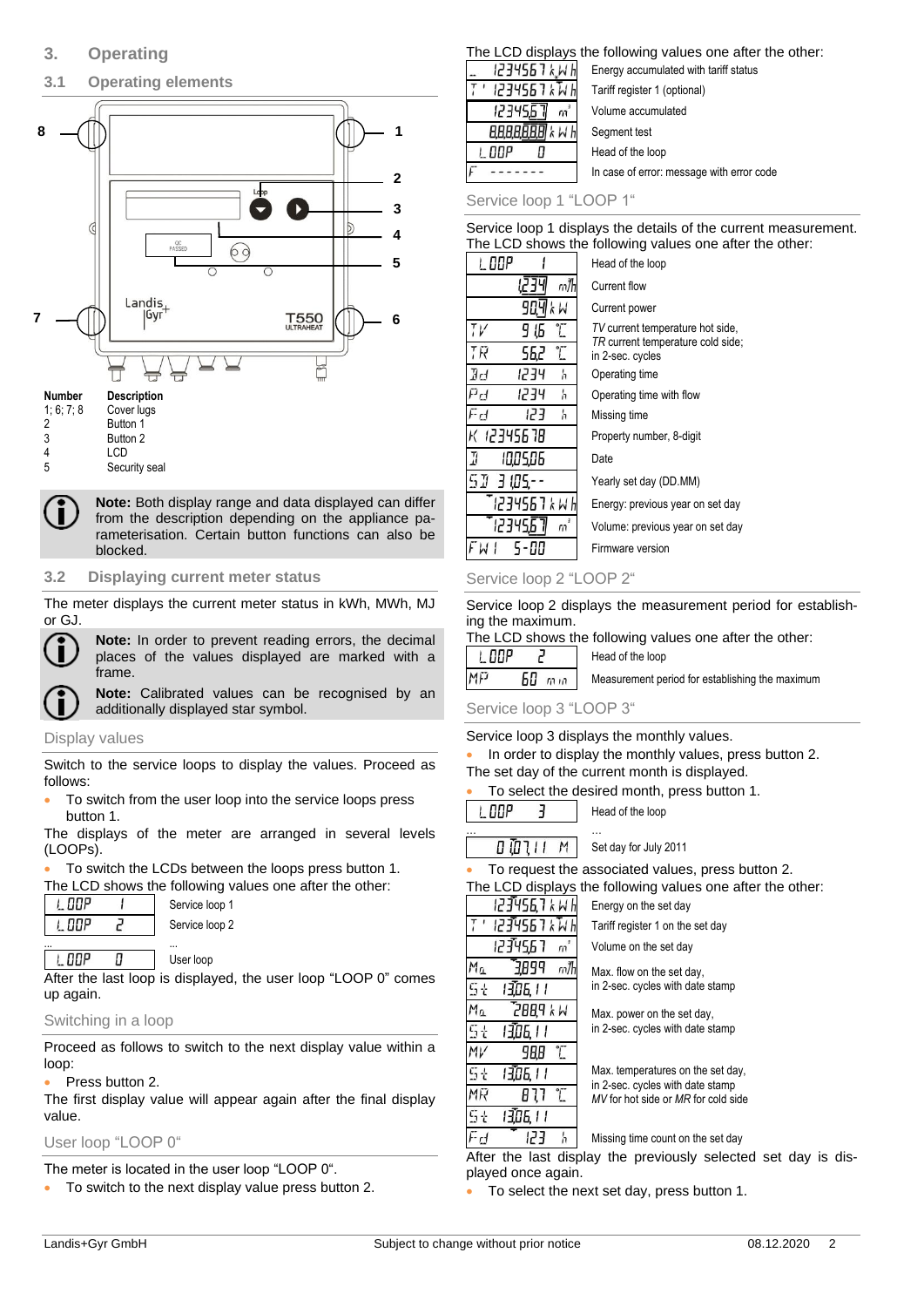#### To go into the next loop early, proceed as follows:

- Select a monthly value with button 2.
- Press button 1.

#### Service loop 4 "LOOP 4"

Service loop 4 displays appliance parameters. The LCD displays the following values one after the other:

|                   | Fire LCD displays the following values one after the other. |
|-------------------|-------------------------------------------------------------|
| 1. DDP            | Head of the loop                                            |
| ק ד<br>m/h        | Current tariff.                                             |
| m/h               | in 2-sec. cycles with threshold value 1                     |
| FP<br>5E C<br>200 | Measurement interval flow                                   |
| ΤP<br>5F F<br>30  | Measurement interval temperature                            |
| Madul<br>МĦ       | Module 1: M-Bus module                                      |
| AP 1<br>ר קן      | M-Bus primary address 1                                     |
| A 12345678        | M-Bus secondary address 8-digit                             |
| Modul 2- L.C.E.   | Module 2: Pulse module; channel $1 =$ energy,               |
| Modul 2-2 CV      | channel 2 = volume; in 2-sec. cycles                        |
| PN 1<br>12500WH/I | Value for energy pulses *)                                  |
| PO2 00250         | Value for volume pulses *)                                  |
| PNE<br>2m S       | Pulse duration in in ms *)                                  |
|                   | *) for "fast pulse"                                         |
|                   |                                                             |

**3.3 Previous year's values**

The meter saves the following values on the yearly set day

- Energy (meter status)
- Volume (meter status)
- Tariff register (meter status)
- Missing time (meter status)
- Flow measurement time (meter status)
- and the maxima with date stamp for
- Flow
- Power
- Temperature difference
- Temperature hot side
- Temperature cold side

#### **3.4 Monthly values**

The meter stores the following values for 60 months on the monthly set day

- Energy (meter status)
- Volume (meter status)
- Tariff register (meter status)
- Missing time (meter status)
- Flow measurement time (meter status)
- and the maxima with date stamp for
- Flow
- Power
- Temperature difference
- Temperature hot side
- Temperature cold side

The monthly values can be read via the optical and the 20 mAinterface.



**Note:** Central European Time (CET) applies as the standard time. During summer time the storage takes place at the corresponding times.

**4. Error Messages**

The meter continuously runs a self-diagnosis and can thus recognise and display various installation or meter error messages.

The error message **F0** means that no flow measurement is possible, due to air in the volume measurement unit for example; the system must be vented carefully.

The error message **F4** means the battery must be replaced. When any of the error messages **F1**, **F2** or **F5**, **F6**, **F8** are displayed, the temperature sensors are defective. The messages **F3**, **F7**, **F9** mean a defect in the electronic.

Contact the service department in all these cases.

#### **5. Functional Details**

If the respective operation thresholds are exceeded and flow and temperature difference are positive, the meter summates the energy and the volume. All segments of the display are switched on for control purposes during the segment test.

On the yearly set day, the meter status for energy and volume, the values for the maxima and flow and missing hours are logged in the previous year's archive.

Flow, power and temperature difference are recorded with the appropriate +/- signs. If the operation threshold has dropped a *"u"* is displayed in front. The current temperatures are displayed to an accuracy of 0.1 °C.

For maximum formation the power and flow over the measurement period (of e.g. 60 mins.) are averaged. The maximum values of the average value formation are marked with *"Ma"* in front. The maximum values of the temperatures are marked with *"MV"* or *"MR"*.

The 8-digit property number (also the secondary address for M-Bus operation) can be set in the parameterisation mode.

The meter number is issued by the manufacturer.

The operating time is counted from the first connection of the power supply. Missing hours are summated if there is an error and the meter is thus unable the measure. The date is incremented on a daily basis.

The type of modules installed is displayed. If an M-Bus module is installed, the primary and secondary address is displayed in the subsequent lines.

The number for the firmware version is issued by the manufacturer.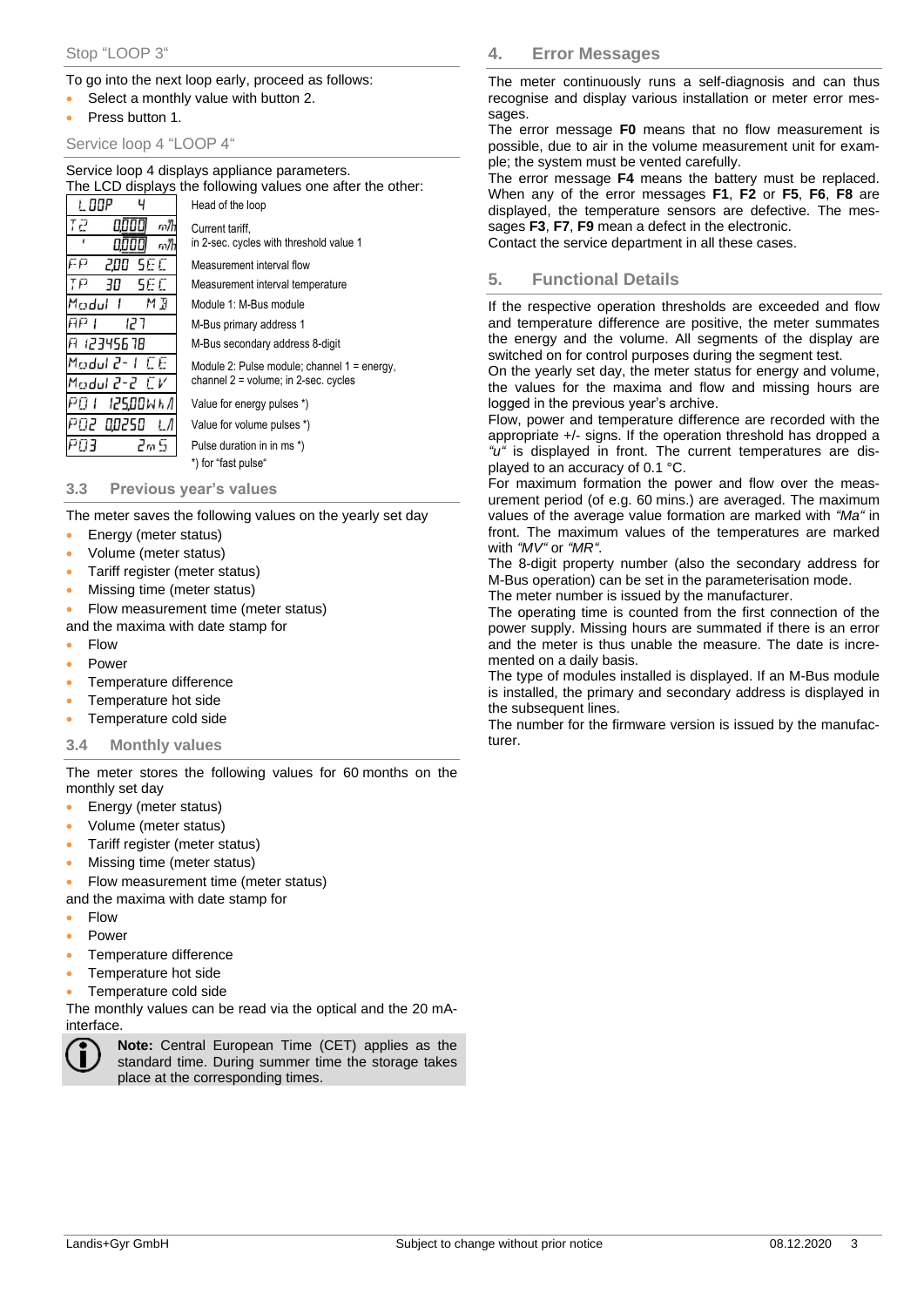#### **Note:** The information on the meter must be observed!

IP 54 according to EN 60529

III according to EN 61558<br>0.2 K

Standard, EN 62056-21

According to EN 60751

2 ... 180 °C

| General                                                       |                                                  |
|---------------------------------------------------------------|--------------------------------------------------|
| Measuring accuracy                                            | Class 2 or 3 (EN 1434)                           |
| Environment class                                             | A (EN 1434) for indoor installation              |
| Mechanical class                                              | $M1^*$                                           |
| Electromagnetic class                                         | $E1^*$                                           |
| *) according to 2014/32/EU Directive on Measuring Instruments |                                                  |
| Ambient humidity                                              | < 93 % rel. humidity at 25 °C, without condensa- |
|                                                               | tion                                             |
| Max. height                                                   | 2000 m above sea level                           |
| Storage temperature                                           | $-2060 °C$                                       |
| Eloctronic unit                                               |                                                  |

#### **Electronic unit**

Ambient temperature 5 ... 55 °C<br>Housing protection rating IP 54 acco Safety class<br>Line 110 / 230 V AC Line 110 / 230 V AC II according to EN 61558<br>
Line 24 V ACDC III according to EN 61558 Operation threshold f.  $\Delta T$  0.2 K<br>Temperature difference  $\Delta T$  3 K ... 120 K Temperature difference  $\Delta T$ Temperature measurement range<br>LCD LCD<br>
Optical interface<br>
Standar Communication Optional, e.g. M-Bus Separability **Always**, optional cable length

**Sensor**

Type Pt 500 or Pt 100

Temperature range 0 ... 150 °C (up to 45 mm overall length)

0 ... 180 °C (from 100 mm overall length)

**Volume measurement unit**<br>Protection class Protection

Mounting place Hot side / cold side<br>Installation position Any Installation position and Any<br>
Flow straightening Mone Flow straightening None<br>Measuring range 1:100 Measuring range 1:100<br>Temperature range 5... 130 °C Temperature range

recommended... ...heating application 10 ... 130 °C<br>
...cooling application 5 ... 50 °C ...cooling application  $5...50$  °<br>Maximum overload  $2.8 \times$  qp Maximum overload<br>Nominal pressure

IP 54 / IP 65 according to EN 60529 IP 68 (at qp 150) according to EN 60529 National type approvals may be different.

 $P$ N16 (PS16), PN25 (PS25)